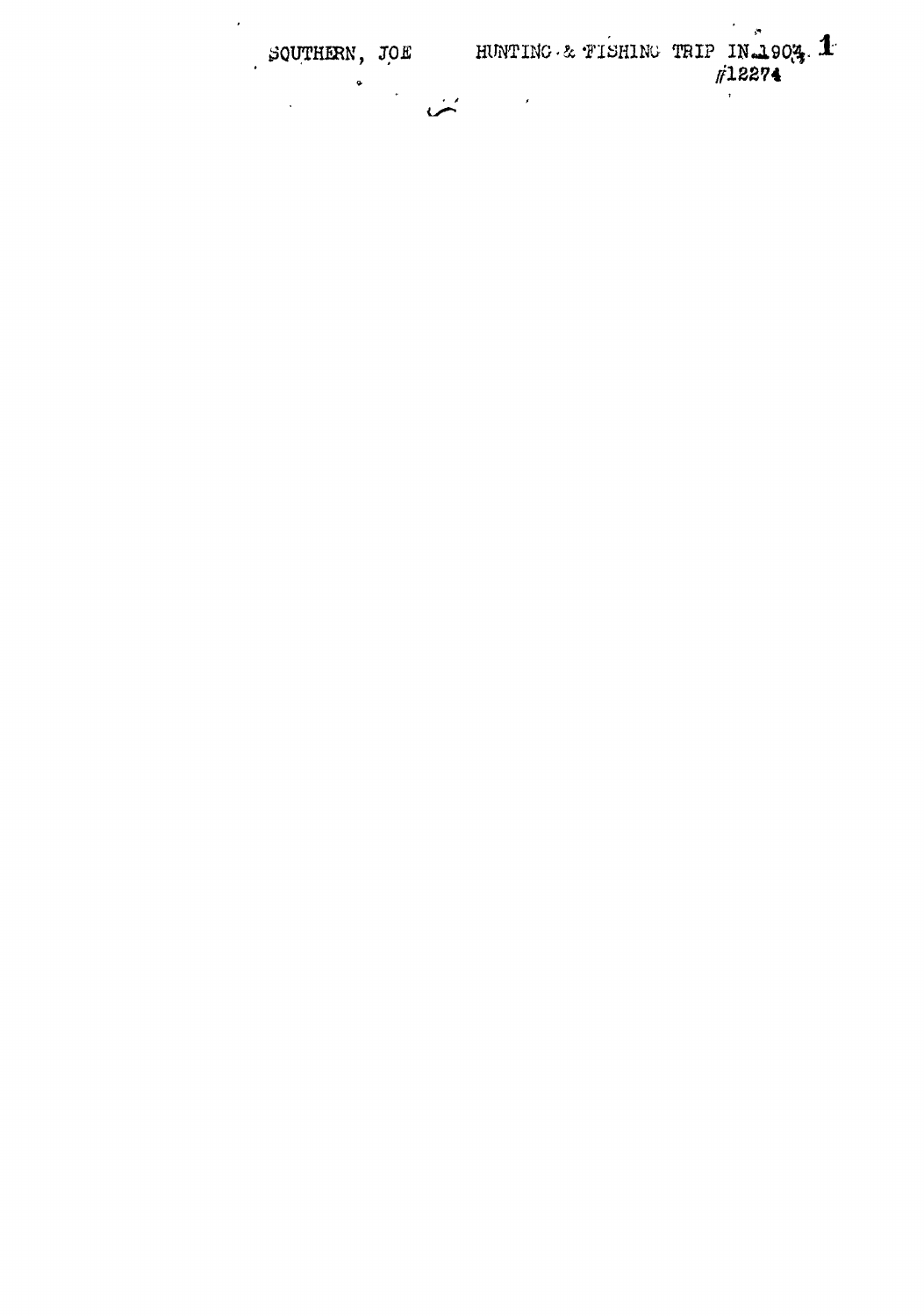SOUTHERN, JOE.  $NARRATIVk$ . 12274.

Joe Southern, Investigator,  $N_{\text{OV}}$ . 26, 1937.  $\cdot$  .

> A HUNTING AND FISHING TRIP IN INDIAN TERRITORY IN 1904.

**2**

A brief sketch of a hunting and fishing party of Atoka, Indian Territory, in year 1904 in which I, Joe Southern, was employed as hunter and guide for same.

This party was sponsored by C. Curtis, who lived in Kansas at that time, This party consisted of twenty-two persons with myself, *I*r. Curtis, his wife and children and a colored maid, another man, his wife and daughter, whose name I can not recall from Colorado, three young ladies and one young man from Oklahoma City. The name of one of the young ladies was Idabelle Donehan; the other names I do not recall, but they were from different eastern' parts.

Mr. Curtis was the director or saledmanager of the Hoover Cabinet Business of the United States and Cuba and the rest of the party was composed of his salesmen from different states.

Mr. Curtis invited these persons to join him in a hunting and fishing trip in Eastern Indian Territory with expenses paid by him.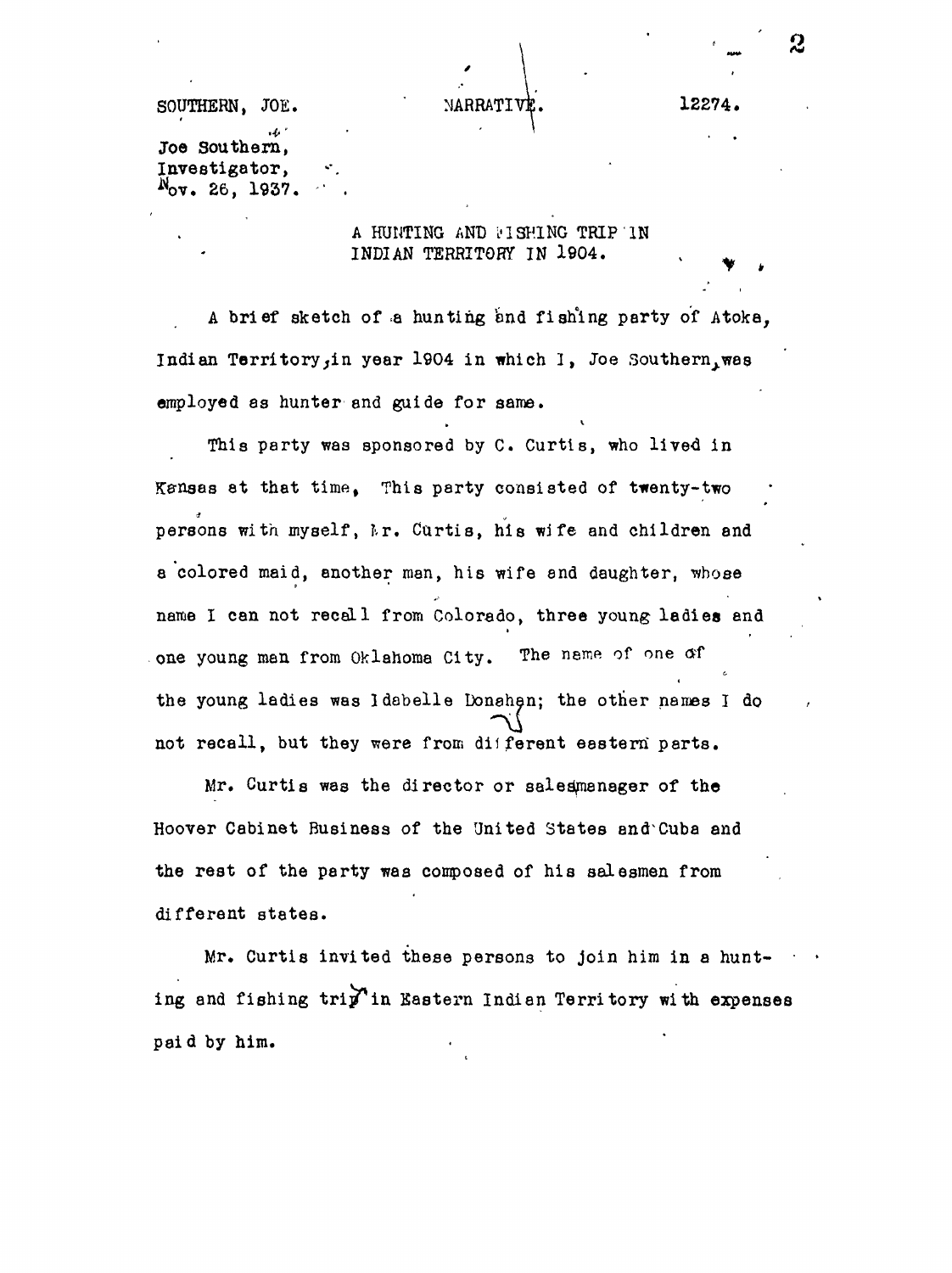This party met at Oklahoma City and bought their tents and supplies and shipped them to Atoke, end employed four teams, wagons and drivers, one hack and team for the ladies and children.  $\mathbb{R}^{n \times n}$ 

On the morning of June  $27$ , we deft Atoka for our campsite which was located in Section 36, Township 2 South Range 13 East, at the noted place which is named Hole-inthe-'Wall, on Potepo Creek a mile end a half up stream from the mouth of Potapo Creek. This part of the country is very mountainous and rough, covered with native pine and oak timber with Potapo and McGoe Creeks flowing through; wild game was plentiful and so were fish in the streams.

On this trip we killed twenty turkeys, five deer, seventy five squirrels end we caught plenty of fish.

On the road out to this campsite a man lived near where Lane is now located by the name of McIninch who at that time had plenty of frying chickens and vegetables and we made a contract with him to furnish and deliver to our camp, chickens . and vegetables twice a week at a price agreed upon.

I recall two incidents that happened on this trip. While preparing camp there was a large diamond rattlesnake killed